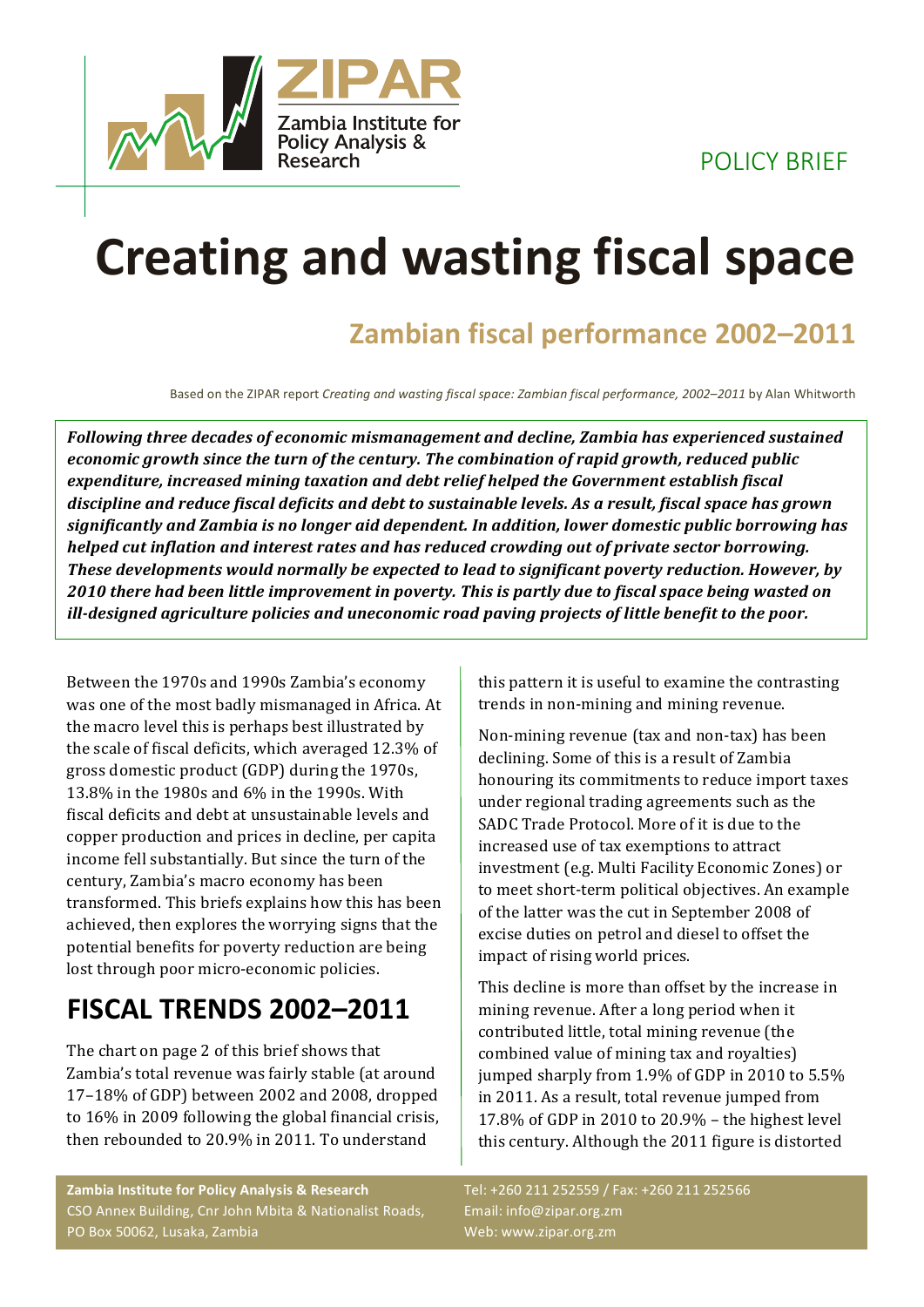

by a 'one off' payment of arrears (1.9% of GDP), the doubling of the royalty rate on base metals to 6% in the 2012 Budget means that total mining revenue is unlikely to return to the previous low levels. While there is still controversy over the appropriate mineral tax regime for Zambia, a decade after privatisation the mining sector has finally become a significant source of GRZ revenue.

### **The end of aid dependency**

For much of its history Zambia has been dependent on foreign aid to supplement GRZ revenue. During the 1980s and 1990s it was one of the most aid dependent countries in the world. However, aid's fiscal significance has diminished in recent years.

Locally collected data is poor, but according to OECD figures, aid's share of GDP declined sharply from  $21.9\%$  in  $2002$  to  $5.4\%$  in 2011. This largely reflects the rapid growth in GDP since the turn of the century and is exaggerated by the sharp appreciation of the kwacha–US dollar exchange rate in 2006. With GDP expected to continue growing faster than aid over the medium term, the ratio is likely to continue to fall. In short, Zambia is no longer aid dependent.

### **The end of unsustainable deficits**

Between 2002 and 2004 there was a serious effort to reduce expenditure and the deficit, which dropped from  $6\%$  of GDP in 2003 to 2.9% in 2004. The deficit continued to decline, reaching a healthy 1.6% of GDP in 2006. So, by reducing expenditure  $$ and assisted by rapid growth in GDP (the denominator) – it took just three years for the GRZ to bring an end to decades of unsustainable deficits.

### **Debt and interest**

While public attention has focused on the reduction in foreign debt as a result of Zambia reaching HIPC Completion Point in 2005, domestic interest was much larger than foreign interest throughout the period, and reductions in this domestic debt have been more significant in cutting the GRZ interest bill.

Foreign interest fell from 1.3% of GDP in 2002 to 0.1% in 2011. Domestic interest fell even more, from 2.8% of GDP in 2002 to 1.1% in 2011.

While the reduction in foreign interest is almost entirely attributable to debt relief, domestic interest savings are due to three distinct factors: (1) lower borrowing resulting from improved fiscal management from 2004,  $(2)$  GDP growth, and  $(3)$ falling interest rates. Zambia has experienced a 'virtuous circle' of lower borrowing facilitating lower interest rates, leading to a reduction in the interest bill which in turn facilitates further reductions in borrowing, inflation and interest rates, and so on.

Another important benefit of reduced GRZ borrowing is the impact on "crowding out" of the private sector. When governments borrow domestically to finance fiscal deficits they both reduce the supply of finance available to the private sector and increase its cost (the interest rate). This discourages private investment and growth. Conversely, when government borrowing is reduced interest rates are likely to fall and private sector borrowing increase.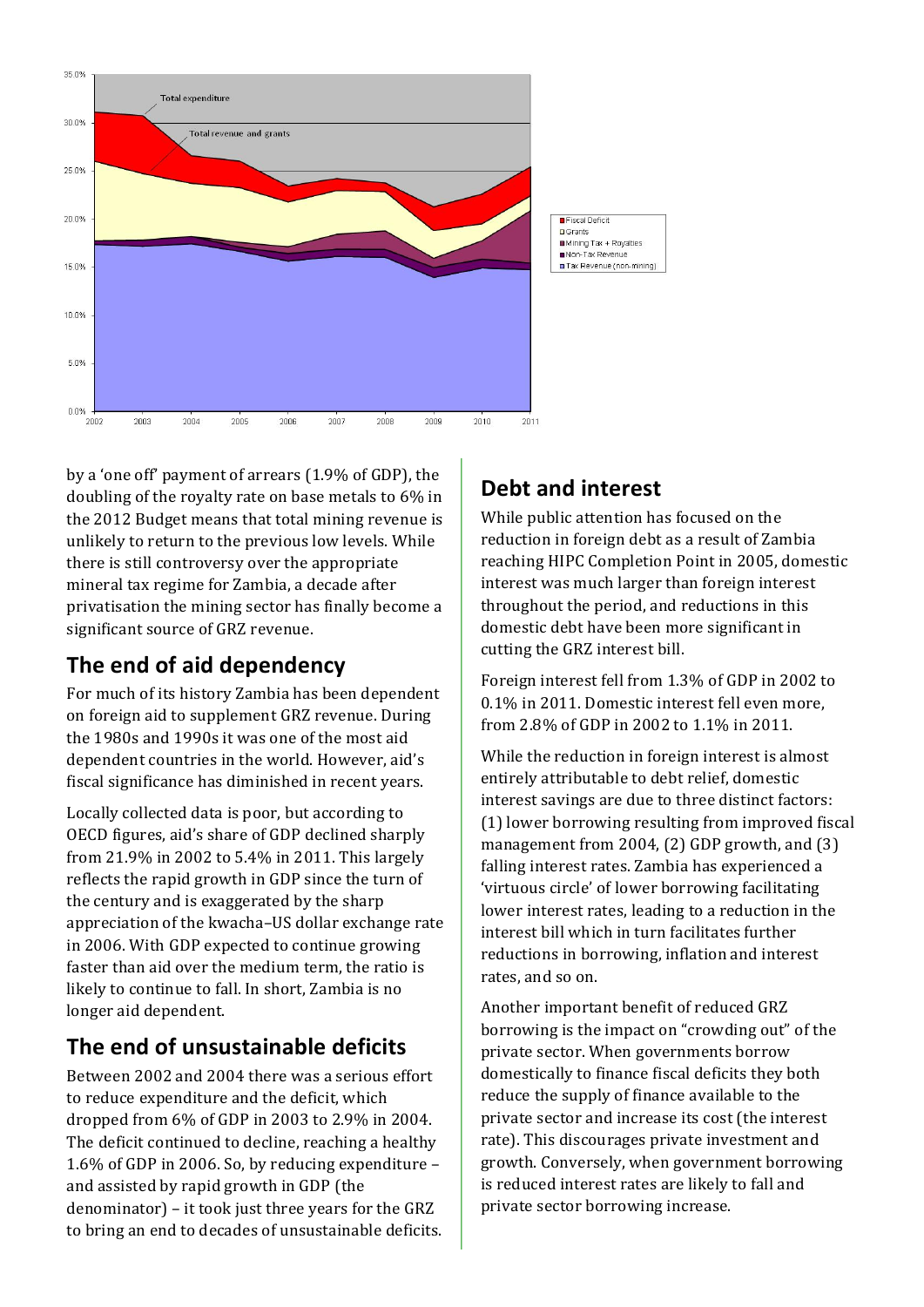### **Fiscal space and the discretionary balance**

By showing trends in total domestic expenditure as a share of GDP, the chart below illustrates the increase in the GRZ "discretionary balance"- i.e. that part of the budget over which GRZ can exercise real control, or the part not represented by wages, interest and repayment of arrears. It is a useful indicator of "fiscal space".

Taking the discretionary balance as an approximation of fiscal space, fiscal space increased by 4.9% of GDP between 2002 and 2011. Given that real GDP itself grew by 75% over the period, this represents a substantial increase in resources available to GRZ. Following some 30 years during which it had negligible control over its own expenditure, GRZ finally has significant fiscal space at its disposal.



# **HOW HAS FISCAL SPACE BEEN USED?**

Now it is in a position to make real decisions on resources, how has it chosen to allocate them?

As a backdrop, it should be noted that Zambia's impressive growth performance in recent years has had relatively little impact on poverty. "The proportion of the population falling below the poverty line reduced from 62.8% in 2006 to 60.5% in 2010" (GRZ 2012).

While analysis of fiscal space is an imprecise science and should be treated with caution, the figures suggest that most of the fiscal space created in recent years has been spent on three programmes, each of which represents an inefficient use of resources with little impact on poverty reduction:  $(1)$  fertiliser subsidies,  $(2)$ maize purchase, and (3) paving roads.

#### **FISP**

Since 2002 the Farmer Input Support Programme (FISP, formerly known as the Fertiliser Support Programme) has received the majority of the agricultural budget aimed at poverty reduction. GRZ procures fertiliser and seed and sells it to smallholder farmers at subsidised rates. However, the scheme has been plagued by a number of problems. First, the delivery of FISP inputs to farmers is frequently delayed. Second, FISP inputs are targeted at and disproportionately captured by a small minority of larger, wealthier farmers. Third, the standardised FISP input pack is not appropriate for many of Zambia's diverse soil and agroecological systems. Subsidising inappropriate inputs leads to maize mono-cropping and low yields. Fourth, GRZ direct procurement of fertiliser has crowded out private agro-dealers in some regions.

Despite the lack of any evidence that it has helped reduce rural poverty, expenditure on FISP increased from 0.5% of GDP (2.4% of domestic expenditure) in 2005 to  $1.0\%$  of GDP (4.1% of expenditure) in 2011.

### **FRA maize purchase**

The Food Reserve Agency (FRA) is mandated to maintain strategic food reserves to ensure food security in the event of poor harvests. It also purchases surplus maize at guaranteed prices from smallholder farmers. Until 2010 these operations cost between  $0.1\%$  and  $0.4\%$  of GDP ( $1\%$ –2% of domestic expenditure), but the bill shot up in 2010 and 2011. Good rains saw a record harvest in 2010, which, combined with a guaranteed price way above market rates that meant the FRA ended up purchasing most of the marketed surplus, saw the maize bill balloon to 1.6% of GDP in 2010. Although the rains were less good in 2011, Zambia had a second successive record maize harvest, partly because farmers switched from other crops into maize in response to guaranteed above-market prices. With an election due in September 2011, the government was reluctant to reduce the guaranteed price or restrict FRA purchases. As a result, FRA's maize purchase bill increased still further to 1.8% of GDP in 2011.

If these subsidies to maize producers were clearly benefitting the poor they might be justified despite the damage to GRZ finances and private traders. However, "the benefits of the FRA maize support prices are disproportionately enjoyed by the